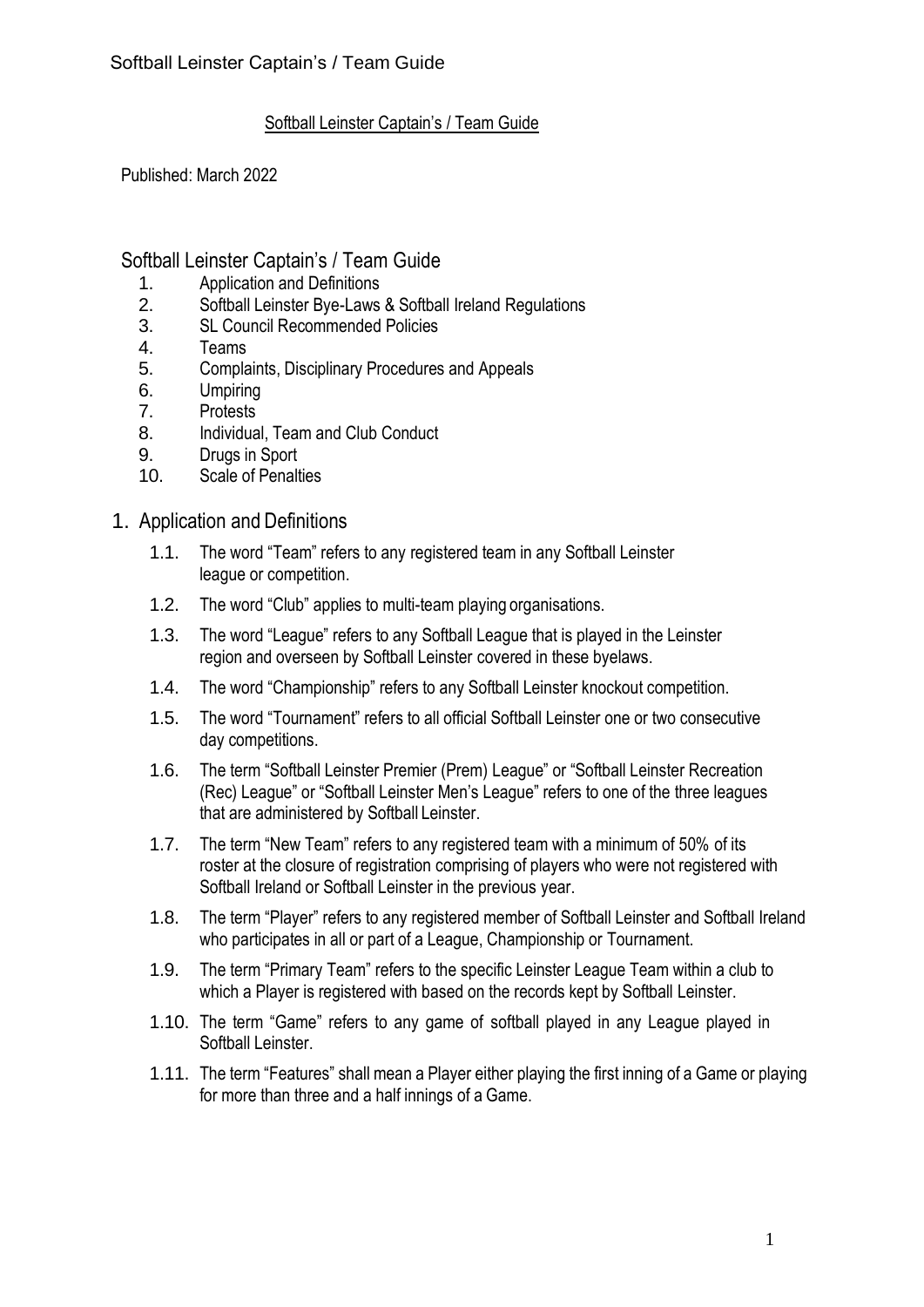- 1.12. The official representative of each team, known as the "team contact" (e.g. committee member, captain, coach, manager), is required to familiarise themselves with these byelaws, which apply to all league, tournament and championship play.
- 1.13. The Term "SL" means Softball Leinster, the regional council or it's representative officers or any subcommittee as recognised by Softball Ireland in accordance with its constitution.
- 1.14. The Term "SI" means Softball Ireland, the National Governing Body, its Board or it's designated representative officers or any sub committees.
- 2. Softball Leinster Bye-Laws & Softball Ireland Regulations
	- 2.1. Should a conflict arise between SL Bye-Laws and the Softball Ireland Regulations the Softball Ireland Regulations shall take precedence.
- 3. SL Committee Recommended Policies
	- 3.1. SL committee recommends that each club should adopt the following policies as a matter of good practice. If you would like further advice or information on these policies or would like to share any policies that your club currently uses or is considering implementing, then please contact the SL Secretary.
	- 3.1.1. Each club should have a basic constitution outlining the rights, duties and responsibilities of its members.
	- 3.1.2. Each club should have a bank account with at least two signatories on the account.
	- 3.2. In accordance with the SI Regulations, the consumption of alcohol within the designated dugout during a League Game or Tournament is prohibited.
	- 3.3. SL recognises that consumption of alcohol impairs co-ordination and judgement. While recognising the social nature of softball, SL strongly recommends that individuals show personal responsibility, for their own safety and that of others, when consuming alcohol before or during softball events. SL fully supports any umpires or other nominated officials who exclude an individual from play due to alcohol induced incapacity.
	- 3.4. For safety reasons members are strongly advised against playing while pregnant.
	- 3.5. Any player who has concerns about insurance coverage (e.g. in case of pregnancy, disability or otherwise) should satisfy themselves, through SL, SI or directly with the insurers, as to whether their needs are met. SL will endeavor, where feasible, to obtain any clarifications or additional cover required with any additional costs to be borne by the player.
		- 3.5.1. In order to compete in a Softball Leinster league, championship or tournament, for insurance purposes, all players (through their Team) must be registered with Softball Ireland.
- 4. Team Registration
	- 4.1. To register as a Team with Softball Leinster, a Team must
		- Complete the SL and SI registration form and submit the form to the SL Secretary and SI Secretary
		- have paid the appropriate SI and SL Team Fee within six weeks of receiving the invoice fee and no later than by close of registration for the current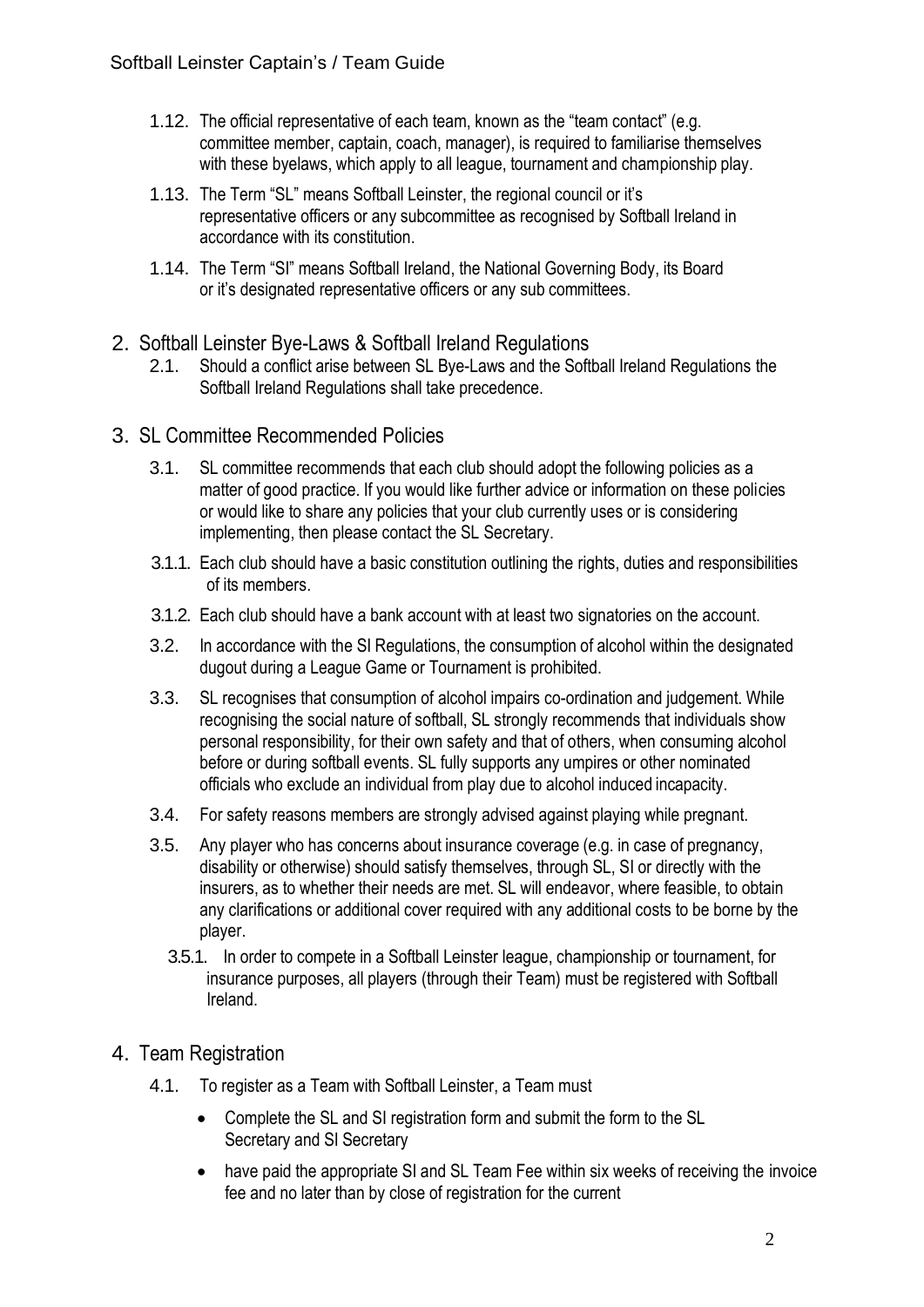4.2. All correspondence with SL shall be through the nominated team representative, the captain.

## 5. Complaints, Disciplinary Procedures and Appeals

- 5.1. In accordance with the SI Complaints, Disciplinary Procedures and Appeals process all matters will be considered by SL in the first instance as detailed below.
- 5.2. If a player is ejected from a game, even if it occurs after the game is completed, there will be an automatic one game suspension. Following an ejection, SL will review the Umpire's report to consider the category of offence, and consider if any additional sanction is to be applied. A second offense will warrant a three-game suspension and possible expulsion from the league, for the remainder of the season. Normal appeals process apply.
- 5.3. Any appeal relating to a disputed game or result must be lodged to SL in writing (email is acceptable) within seven calendar days from the start time of the game. In cases where the timeline is not met the result will stand as reported by the umpire if assigned or by either team captain if no umpire is present.
- 5.4. Any appeal relating to a SL council decision, which adversely affects a member, must be lodged in writing with the SL committee (email is acceptable) within seven calendar days of the member being informed of the decision by the SL committee. In cases where the timeline is not met the decision will stand.
- 5.5. Any SL member may lodge a request for disciplinary action to be taken against another member (or members) or team (including non-SL registered visiting teams) for transgressions of these or other relevant byelaws.
	- 5.5.1. The umpire should be notified of the incident at the time of the event or at the end of the game of which the incident occurred.
	- 5.5.2. The request for disciplinary action must be lodged in writing with the SL committee (email is acceptable) within seven calendar days. The request must state the date, description of complaint and the reason why disciplinary action is being sought.
- 5.6. All requests are to be made to the SL committee, [info@softballleinster.ie](mailto:info@softballleinster.ie)
- 5.7. SL will appoint a "reporting officer" to handle the case.
- 5.8. The reporting officer must request statements from the complainant, the accused and any umpire present. The officer may also request statements from team captains and any SL representatives or other witnesses present at the time.
- 5.9. No later than fourteen calendar days from the initial date of the complaint, the reporting officer will pass on his/her findings to the SL committee.
- 5.10. If the reporting officer finds that an offence has been committed, the officers of SL will within seven calendar days, after taking whatever advice they deem necessary, convene a SL council meeting to hear the accused person's defense and if necessary to impose appropriate penalties.
- 5.11. SL will inform the accused club representative, the accused and the complainant of the outcome.
- 5.12. An appeal against a decision to impose disciplinary penalties must be made within seven calendar days in writing to the SL committee and include the appropriate fee, €100.
- 5.13. The appeal committee will be convened by the SL committee within seven working days and must complete it's work within 14 days.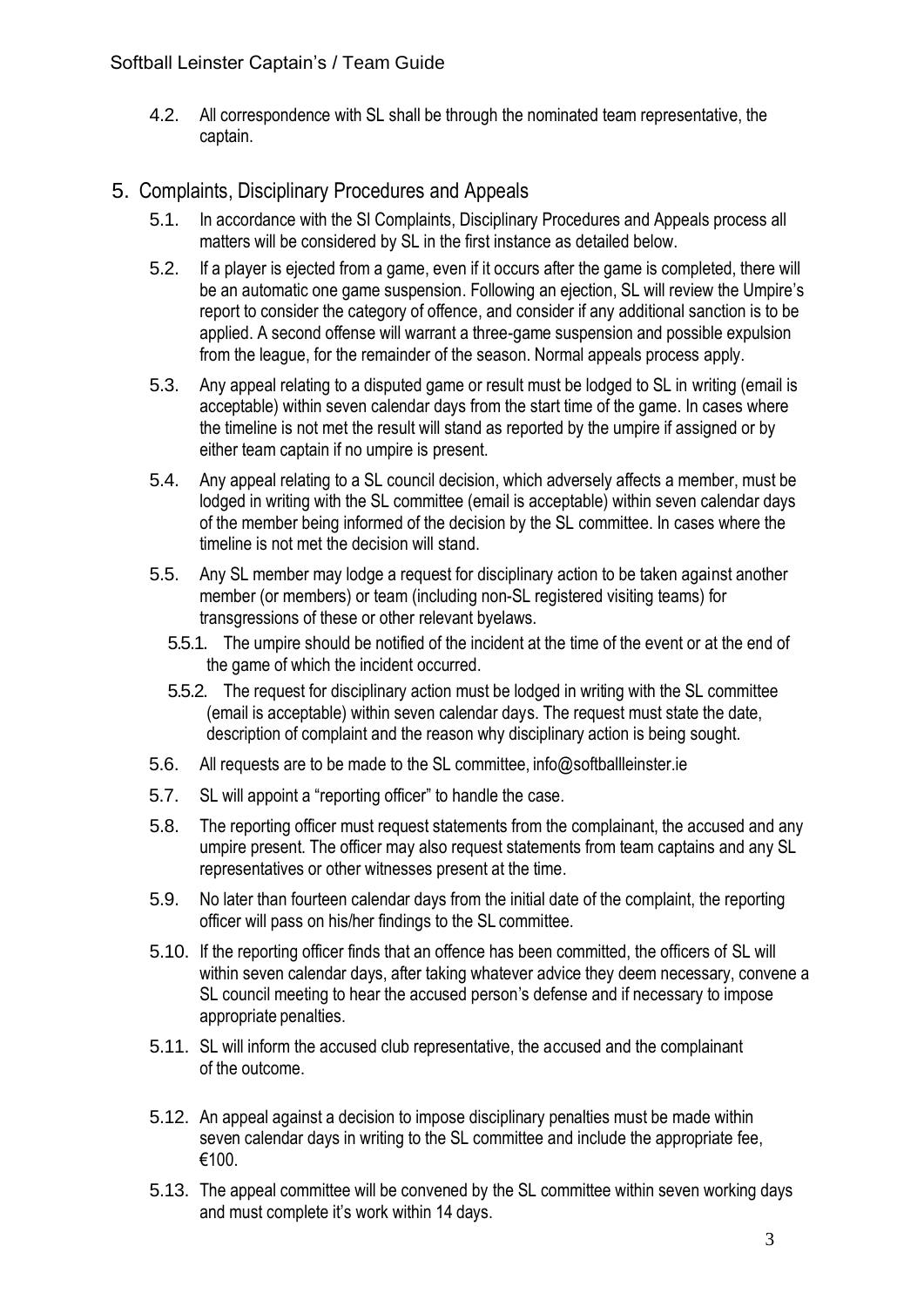- 5.14. The SL committee will keep records of each stage of the disciplinary process including any statements given.
- 5.15. SL, on behalf of any SL member, may take disciplinary action against an umpire.
- 5.16. SL may take disciplinary action against a team, club or any player in SL on recommendations given to them by an umpire.
- 5.17. Decisions of SL may be appealed to SI in accordance with the SI Complaints, Disciplinary Procedures and Appeals process

### 6. Umpiring

- 6.1. An umpire appointed to a game is due the expenses fee agreed by SL for the competition in question.
- 6.2. Fees shall be:
	- 6.2.1. Shared equally between the teams when game is played.
	- 6.2.2. Shared equally in full between the teams when a game is suspended.
	- 6.2.3. Shared equally in full between the teams when a game is continued from suspension on a new day.
	- 6.2.4. Paid by the team not showing up in the case of a forfeit by no show.
	- 6.2.5. Paid in full by the forfeiting team where a game is forfeit due to ejection.
	- 6.2.6. Paid in full by the forfeiting team where a game is forfeit due to breach of SL or SI guidelines in place, e.g. medical or safety.
	- 6.2.7. Paid by the home team where a ground is unavailable, and the home team made no attempt to confirm availability
	- 6.2.8. Paid by Softball Leinster where umpire was not informed of a game being cancelled.
	- 6.2.9. In any unforeseen circumstance SL will determine who should pay.
- 6.3. In the event of no umpire being present both teams should agree on a basis for umpiring the game.
- 6.4. The home club captain shall assume responsibilities for reporting of the match result that day and for submission of the signed match report card the following day.
- 6.5. Where the two teams fail to agree on an umpiring arrangement, both team captains should contact SL within 24 hours and report the reason for the failure.
- 6.6. SL will schedule umpires to games and will have an umpiring chief who, with SL, will deal with all related umpire queries.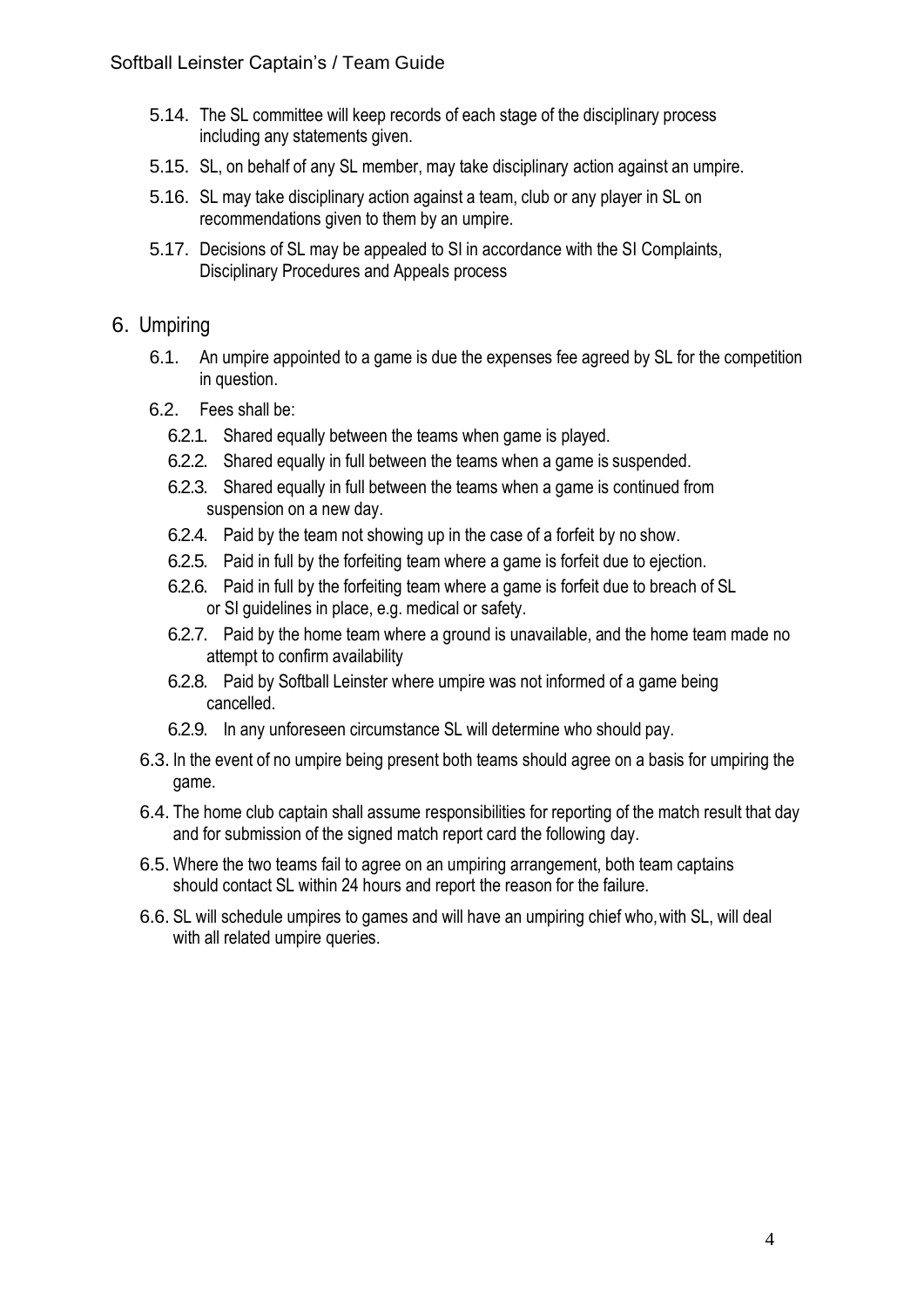## 7. Protests

- 6.1. A protest may be lodged in writing to SL by a team captain in the following instance:
	- 6.1.1. The captain on the field of play has appealed the decision of an umpire based on the umpire's interpretation of the WBSC rules, SI Regulations and byelaws.
	- 6.1.2. The captain advises the umpire the game is being completed under protest.
- 6.2. Any protests will be decided by the SL committee in consultation with the SL umpire coordinator.
- 6.3. A written protest must be made by the protesting club representative to SL within seven days of the game.
- 6.4.SL will issue its decision to both teams and the umpire (if applicable) within fourteen days of receiving the protest.
- 6.5.Protest decisions cannot be appealed.
- 8. Individual Team and Club Conduct
	- 8.1. The following reasons for disciplinary action against an individual and/or their Team/Club as determined by SL:
		- 8.1.1. Failure of a Team captain, manager or coach or other club members to intervene within a reasonable time to prevent or discourage misconduct.
		- 8.1.2. Ejection from a game. See section 10.1 for penalty details.
		- 8.1.3. Assault either physical or verbal on a player, umpire or member of the public.
		- 8.1.4. Coercion or forcing of any participant into in-human, degrading or illegal activities.
		- 8.1.5. Conduct likely to damage the good name of Softball or Softball Leinster.
		- 8.1.6. Failure of the team captain, manager, coach or other club members to intervene, within a reasonable time, in any activity or behavior listed in 7.1.1, 7.1.3, 7.1.4 or 7.1.5 where the perpetrator is a bystander who can be related to a specific club.
	- 8.2. Destruction of, damage to, or failure to return SL equipment or intellectual property is a category 1 offence.
	- 8.3. SL may refuse to renew membership of, grant new membership to, suspend existing membership of, or prevent participation in any SL event of any individual or group involved in an ongoing legal dispute with SL or any member of SL.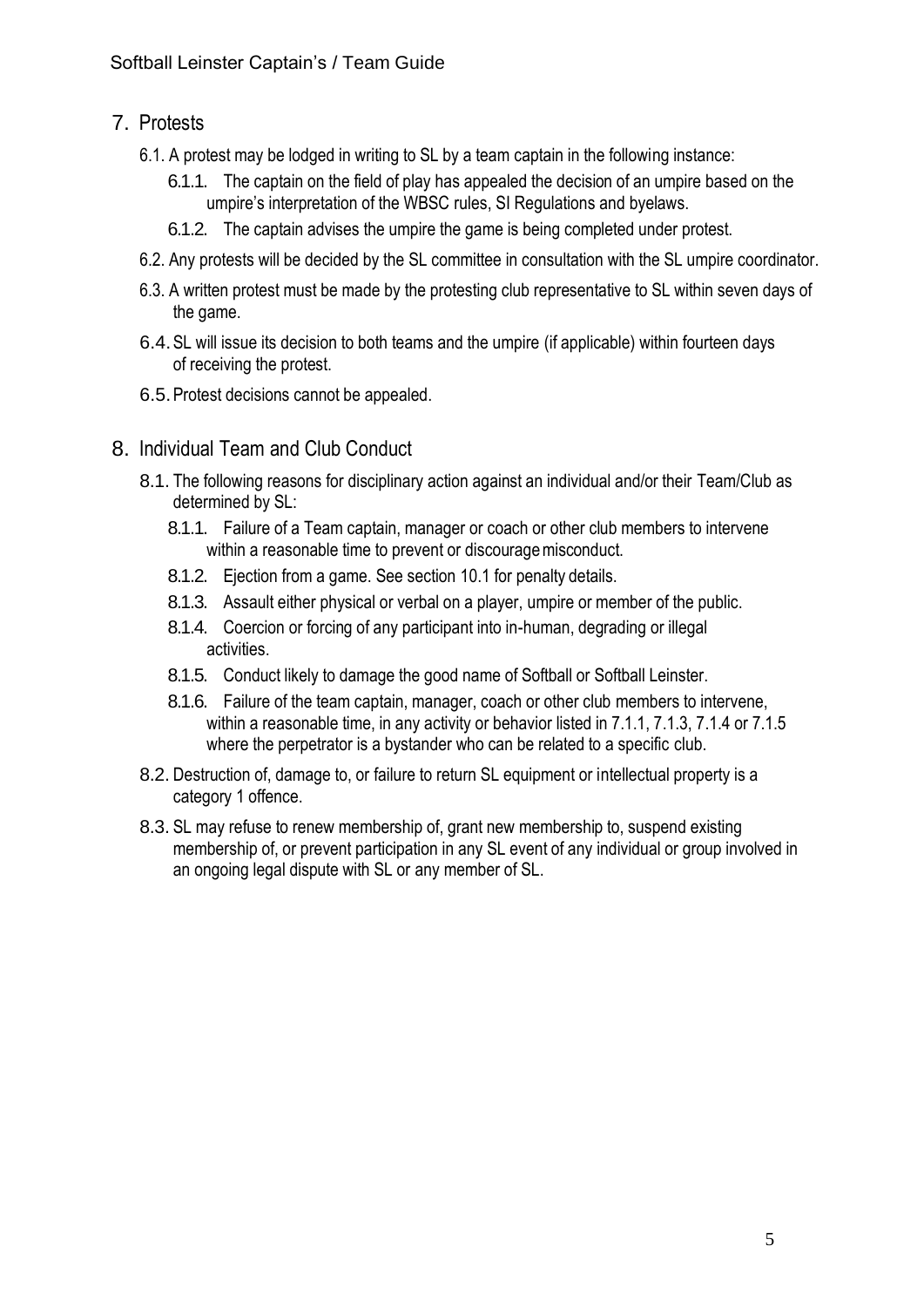- 9. Drugs in Sport
	- 9.1. All registered Players of SI are required to comply with the SI Anti-Doping Regulations (http://www.softball.ie/anti-doping-regulations/).
	- 9.2. No affiliated player may contravene the relevant doping laws of the following organisations:
		- 9.2.1. International Olympic Committee (IOC)
		- 9.2.2. World Anti-Doping Association (WADA)
		- 9.2.3. WBSC Softball Division
		- 9.2.4. WBSC Europe (WBSCE)
		- 9.2.5. Olympic Council of Ireland (OCI)
		- 9.2.6. Sport Ireland
	- 9.3.A full list of prohibited substances can be obtained from [http://www.sportireland.ie/Anti-](http://www.sportireland.ie/Anti-Doping/)[Doping/ .](http://www.sportireland.ie/Anti-Doping/) It is the responsibility of the player to be aware of their obligations in accordance with byelaw 8.1.
	- 9.4.Violations of the Sport Ireland Anti-Doping Regulations will result in disciplinary proceeding in accordance with the Sport Ireland Anti-Doping Disciplinary Panel Procedures (https://www.sportireland.ie/sites/default/files/media/document/2020-12/irish-sport-antidoping-disciplinary-panel-procedures-january-1-2020.pdf).
	- 9.5.Members in the following categories are liable for testing for illegal substances:
		- 9.5.1. All premier and division 1 players.
		- 9.5.2. All National Squad Players or Players who have presented themselves for consideration for the National Squad.
	- 9.6. Testing of SL members may be performed by duly appointed representatives of the Sport Ireland Anti-Doping Unit at any or all of the following:
		- 9.6.1. All Premier and Division 1 games.
		- 9.6.2. Tournaments
		- 9.6.3. National Team Training Sessions or Trials